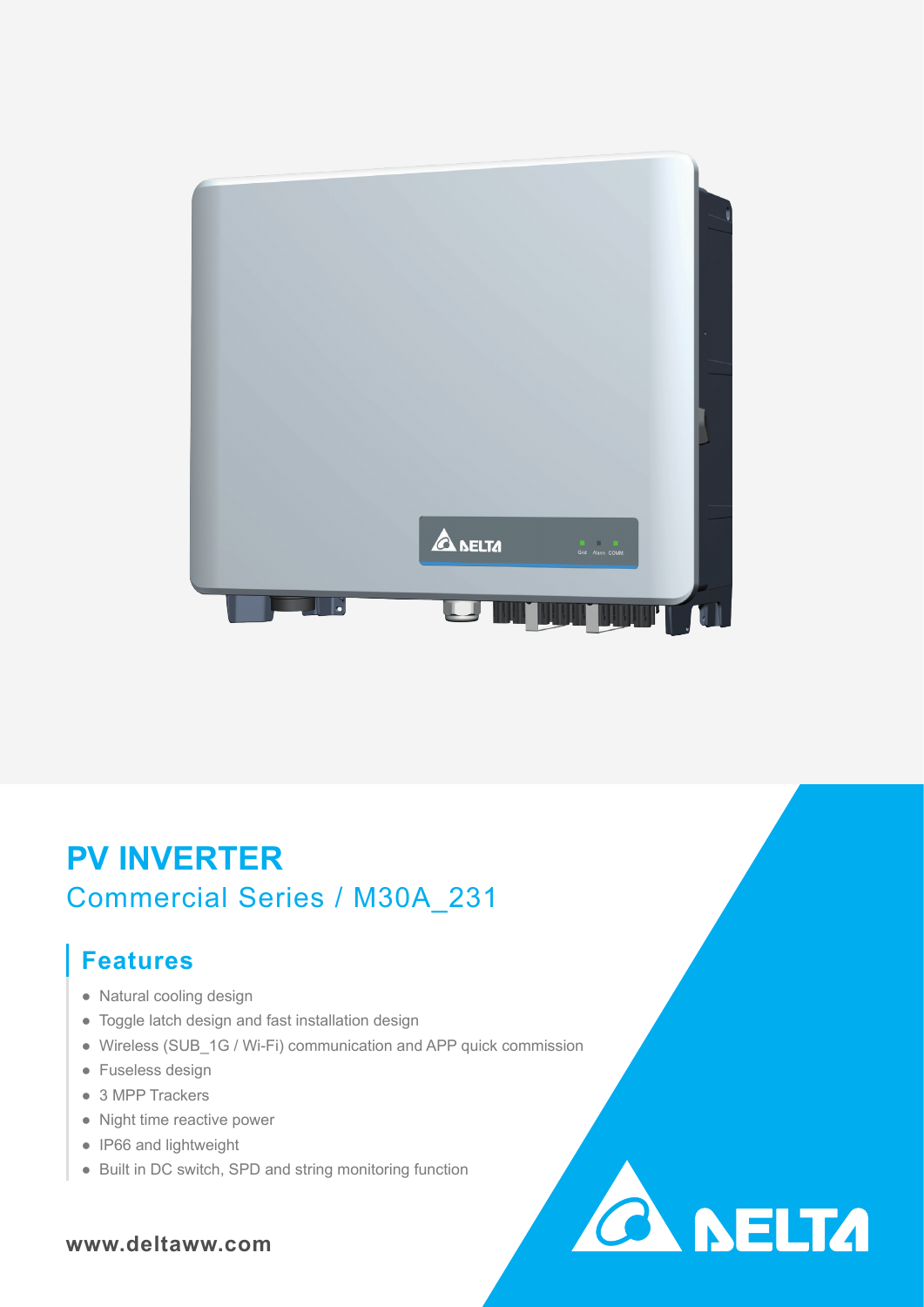### **Product Overview**

Delta M30A\_231 is able to reach 98.6% peak efficiency, 98.2% Euro-efficiency over converting PV energy. 3 sets of MPP allows more flexibility when PV arrays are facing different directions while minimizing energy losses and maximizing higher yields.







### **Dimensions Installation Guide**



### **Fast Installation**

Delta M30A\_231 with the H4 fast connects which allows easy plug in during installation. The toggle latch design saves considerable time for maintenance and minimizes the risk of water intrusion.

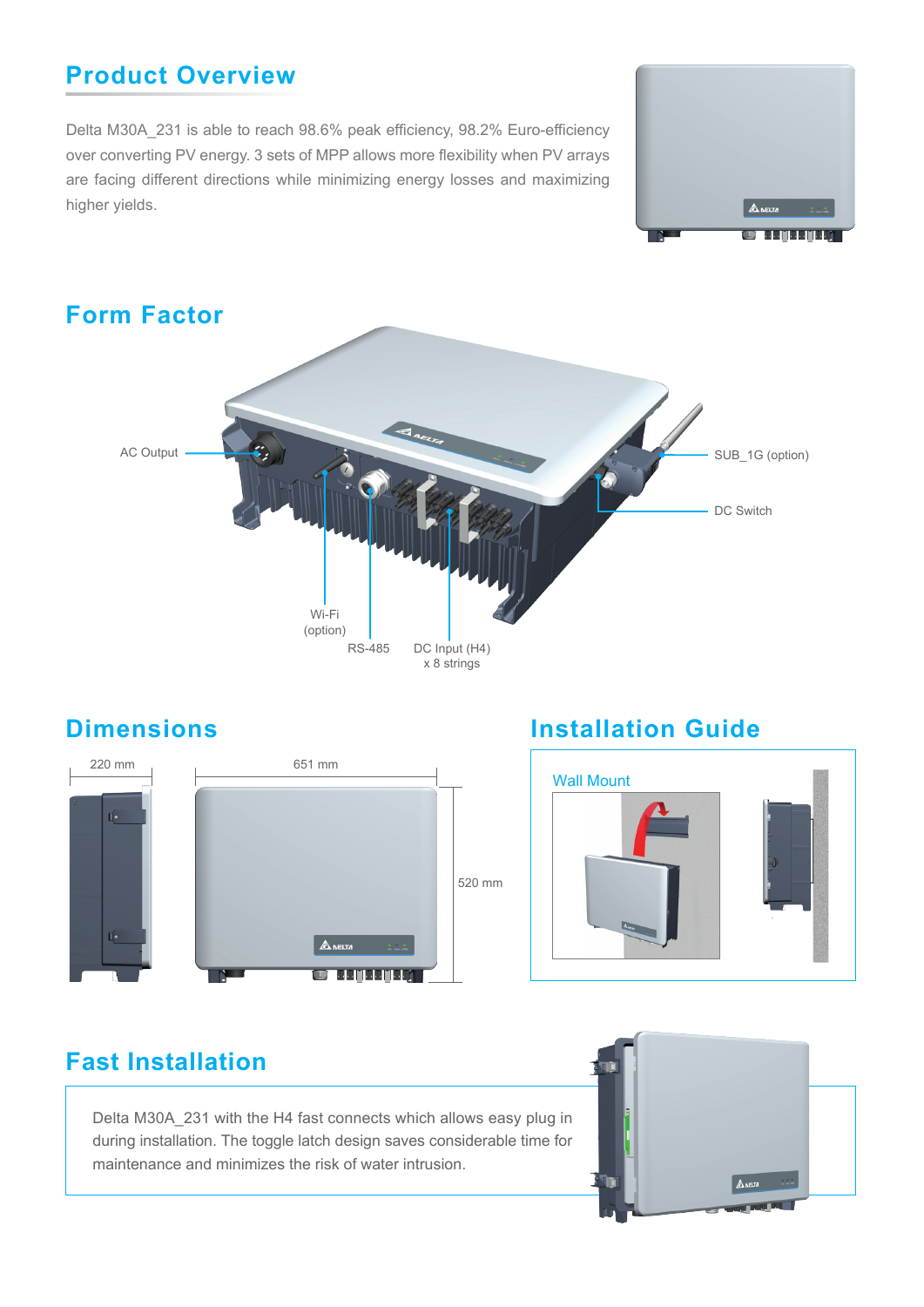## **Specifications**

| <b>Model Number</b>                          | M30A_231                                                                                                                                                               |
|----------------------------------------------|------------------------------------------------------------------------------------------------------------------------------------------------------------------------|
| <b>DC Input</b>                              |                                                                                                                                                                        |
| Max. Input Voltage                           | 1000 V                                                                                                                                                                 |
| <b>Operating Voltage Range</b>               | 200 - 1000 V                                                                                                                                                           |
| MPP Voltage Range (Full Power) <sup>1)</sup> | 480 - 900 V                                                                                                                                                            |
| Start Voltage                                | $>250$ V                                                                                                                                                               |
| Nominal DC Voltage                           | 600 V                                                                                                                                                                  |
| Max. Input Current                           | Each MPPT: 30 A, Total: 72 A                                                                                                                                           |
| Max. Input Power                             | 20.4 kW / MPPT                                                                                                                                                         |
| Max. Allowable Array Isc                     | 50 A / MPPT                                                                                                                                                            |
| <b>MPP Tracker</b>                           | 3                                                                                                                                                                      |
| Connection Type                              | 8 strings (MPPT1&2: 3 pairs / MPPT; MPPT3: 2 pairs / MPPT), Amphenol H4 DC Connector                                                                                   |
| <b>DC Switch</b>                             | Built-in                                                                                                                                                               |
| <b>String Monitoring</b>                     | Built-in                                                                                                                                                               |
| <b>ARC Fault Detector</b>                    | Built-in                                                                                                                                                               |
| <b>Surge Protection</b>                      | Type II SPD                                                                                                                                                            |
| <b>AC Output</b>                             |                                                                                                                                                                        |
| Rated / Max. Apparent power                  | 30 kVA                                                                                                                                                                 |
| <b>Rated Output Power</b>                    | 30 kW                                                                                                                                                                  |
| Max. Output Current                          | 50 A                                                                                                                                                                   |
| <b>Output Power</b>                          | 30 kW @ 40°C                                                                                                                                                           |
| Nominal AC Voltage                           | 3Ph 220 / 380V, 230 / 400V Y or Δ                                                                                                                                      |
| <b>Operating Voltage Range</b>               | 80% to 130% of Nominal AC Voltage                                                                                                                                      |
| <b>Operating Frequency Range</b>             | 50 / 60 Hz ± 5 Hz                                                                                                                                                      |
| Power Factor (Adjustable)                    | 0.8 lead - 0.8 lag                                                                                                                                                     |
| Surge Protection                             | Type II SPD                                                                                                                                                            |
| T.H.D                                        | $< 3\%$                                                                                                                                                                |
| <b>AC Connection Type</b>                    | Plug Type, Cable Size 16 - 25 mm <sup>2</sup>                                                                                                                          |
| Night Time Consumption <sup>2)</sup>         | < 2 W                                                                                                                                                                  |
| <b>Efficiency</b>                            |                                                                                                                                                                        |
| Peak Efficiency                              | 98.6%                                                                                                                                                                  |
| Euro Efficiency                              | 98.2%                                                                                                                                                                  |
| <b>Information</b>                           |                                                                                                                                                                        |
| Communication Port                           | RS-485 (optional: SUB_1G / Wi-Fi)                                                                                                                                      |
| <b>Dispaly</b>                               | LED (Grid, Alarm, Comm.)                                                                                                                                               |
| <b>Certification</b>                         |                                                                                                                                                                        |
|                                              | IEC 62109-1/-2<br><b>CNS 15382</b><br><b>VDE-AR-N 4105</b><br>EN/IEC 61000-6-1/-2<br><b>IEC 62920</b><br>CNS 15426-1/-2<br><b>VDE-AR-N 4110</b><br>EN/IEC 61000-6-3/-4 |
| <b>General Data</b>                          |                                                                                                                                                                        |
| Operating Temp. Range                        | -25 to +60 $^{\circ}$ C (derating > 40 $^{\circ}$ C)                                                                                                                   |
| <b>Protection Level</b>                      | <b>IP66</b>                                                                                                                                                            |
| <b>Operating Elevation</b>                   | < 4000 m                                                                                                                                                               |
| Cooling                                      | <b>Natural Cooling</b>                                                                                                                                                 |
| Dimension (W x H x D)                        | 651 x 520 x 220 mm                                                                                                                                                     |
| Weight                                       | 42 kg                                                                                                                                                                  |
| Country of Manufacture                       | China                                                                                                                                                                  |
|                                              |                                                                                                                                                                        |

1) 30 kW

2) Night time consumption with standby communication

\*All specifications are subject to change without prior notice